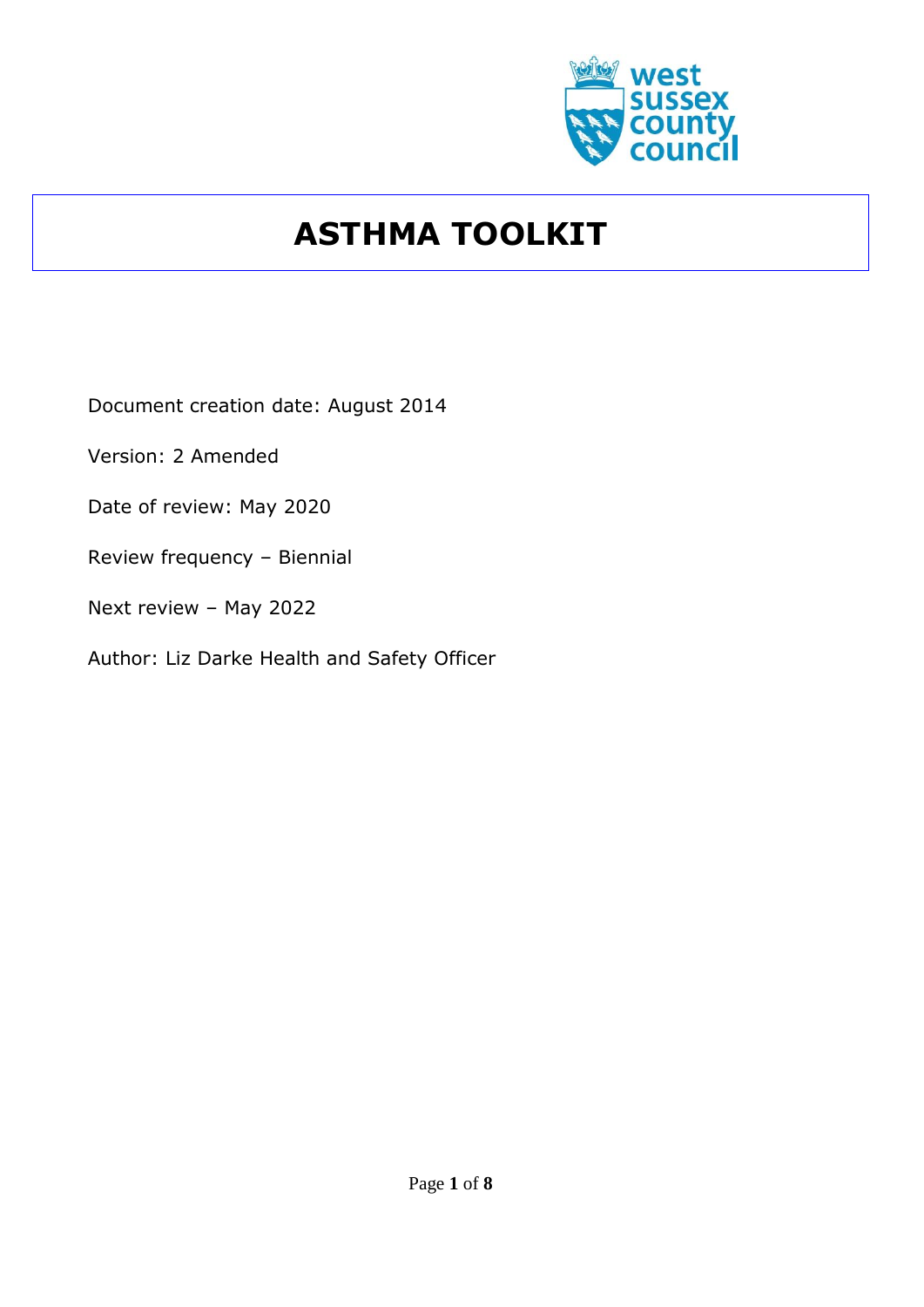# **What is asthma?**

Asthma is a condition that affects the small tubes (airways) that carry air in and out of the lungs. When a person with asthma comes into contact with something that irritates their airways (an asthma trigger), the muscles around the walls of the airways tighten so that the airways become narrower and the lining becomes inflamed and starts to swell. Sometimes, sticky mucus or phlegm builds up, which can further narrow the airways. These reactions cause the airways to become narrower and irritated - making it difficult to breath and leading to symptoms of asthma. Triggers can include, hot or cold weather, increased humidity, fumes, powders, physical exercise and stress.

It's difficult to say for sure what causes asthma however you're more likely to develop asthma if you have a family history of asthma, eczema or allergies. It's likely that this family history, combined with certain environmental factors, influences whether or not someone develops asthma.

Asthma is a widespread, serious but controllable condition, and schools should ensure that pupils can and do participate fully in all aspects of school life. Pupils with asthma need immediate access to reliever inhalers and in an emergency, a spacer.

The school should ensure that all staff (including supply teachers and support staff) who have pupils with asthma in their care, know who those pupils are and know the school's procedure to follow in the event of an asthma attack.

## **Symptoms of asthma**

The usual symptoms of asthma are:

- coughing
- wheezing
- shortness of breath
- tightness in the chest.

Not everyone will get all of these symptoms. Some people experience them from time to time; a few people may experience these symptoms all the time and occasionally some may not experience any symptoms.

## **Asthma medicines**

Immediate access to reliever medicines is essential. Pupils with asthma are encouraged to carry their reliever inhaler as soon as the parent/carer, doctor/asthma nurse and class teacher agree they are mature enough. Those deemed competent to do so may self-administer their asthma medication. The reliever inhalers of younger children should be kept in the classroom.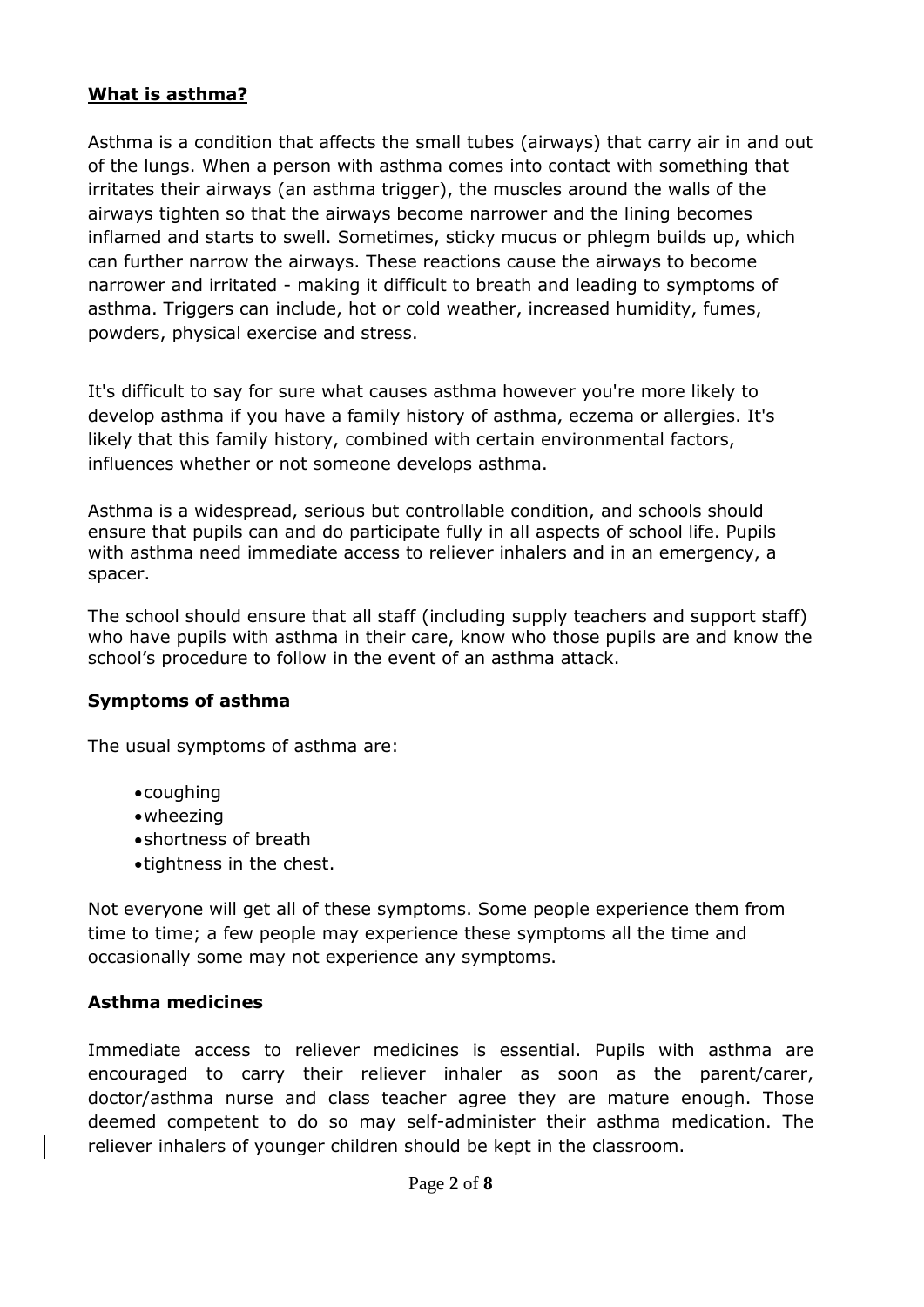It is advised that the school has an in date spare reliever inhaler on site. These are held in case the pupil's own inhaler runs out, or is lost or forgotten and are kept in the [school office/first aid room]. The school may ask a pupils parent or guardian to provide a second inhaler. All inhalers must be labelled with the child's name by the parent/carer.

From October  $1<sup>st</sup>$  2014 following changes to the Human Medicines Regulations 2012 schools will be able to purchase inhalers for emergency use from their local pharmacist provided it is done on an occasional basis and not for profit schools. It is recommended that schools keep a small stock of back-up inhalers for emergency use. Schools wishing to purchase inhalers should put their request in writing on headed paper signed by the principal or head teacher stating:

- The name of the school for which the product is required
- The purpose for which that product is required
- The total quantity required

It is recommended that emergency asthma medication is delivered via a spacer device and schools should ensure they have a spacer on site. Spacers may not be shared therefore once used a spacer should be allocated to the pupil that used it and a new one purchased. Spacers can be purchased from a local pharmacist. It is the schools responsibility to ensure the school inhaler remains in date. Spacers provided by pupils for their own individual use should be cleaned between uses. Wash spacer in warm soapy water, rinse with clean running water and leave to dry naturally.

School staff who agree to administer medicines are insured by the local authority when acting in agreement with this policy. All school staff will facilitate pupils to take their medicines when they need to.

# **Record keeping**

When a child joins the school, parents/carers are asked to declare any medical conditions (including asthma) that require care within school, for the school's records. At the beginning of each school year, parents are requested to update details about medical conditions (including asthma) and emergency contact numbers.

All parents/carers of children with asthma are given an asthma information form to complete and return to school. From this information the school keeps its asthma records. All teachers know which children in their class have asthma. Parents are required to update the school about any change in their child's medication or treatment. Records must be kept for the administration of asthma medication as for any other prescribed medication.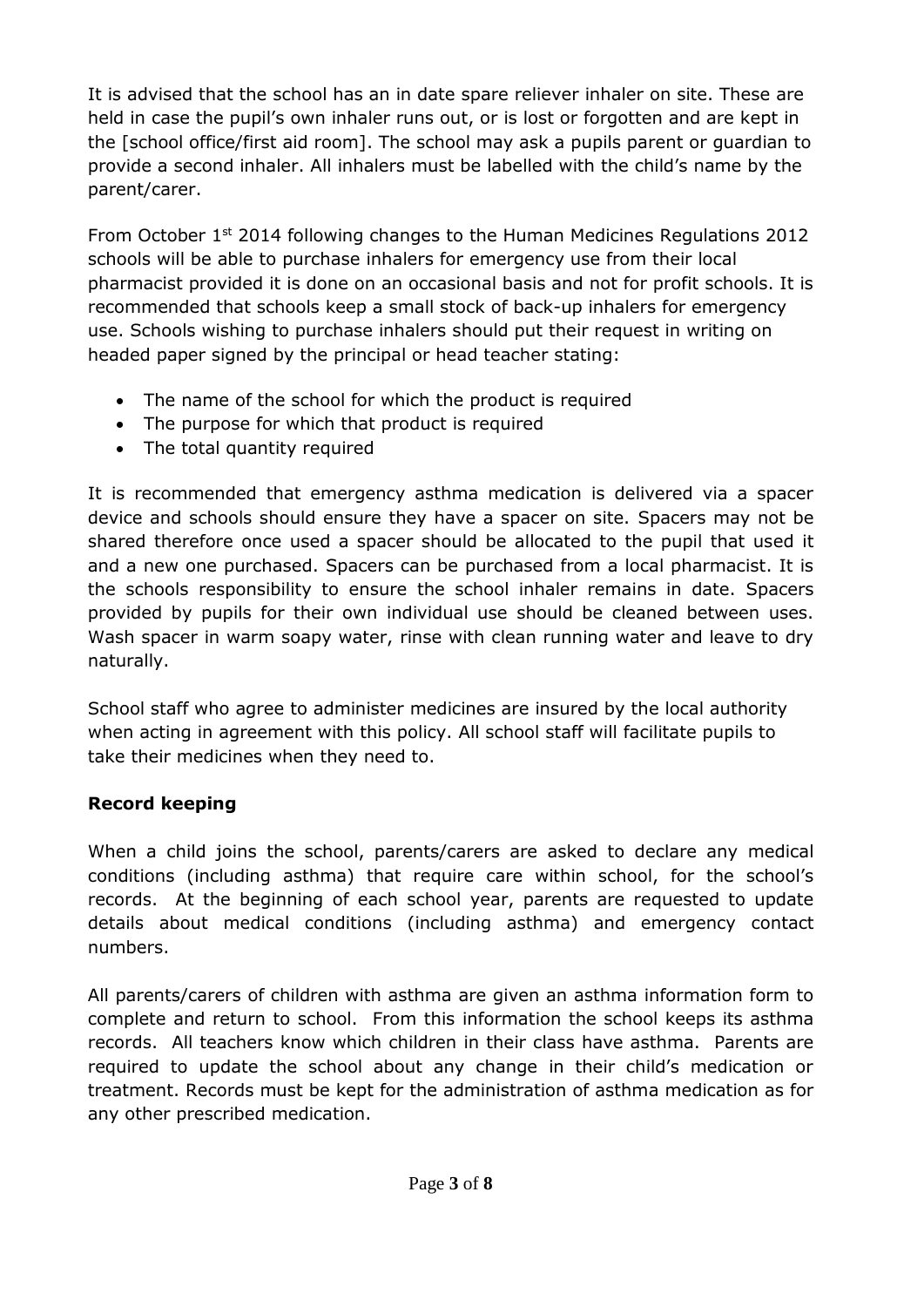Schools must gain consent from a parent/guardian to administer the schools emergency inhaler and a register must be kept with the inhaler that details which parents/guardians have given permission for the school inhaler to be administered. It is the responsibility of the school to keep the register up to date.

# **Exercise and activity - PE and games**

All children are encouraged to participate fully in all aspects of school life including PE. Children are encouraged/reminded to use their inhalers before exercise (if instructed by the parent/carer on the asthma form) and during exercise if needed. Staffs are fully aware of the importance of thorough warm up and cool down. Each pupil's inhaler will be labelled and kept in a box at the site of the lesson.

# **School Environment**

It is recommended that schools endeavour to ensure that the school environment is favourable to pupils with asthma. The school will need to take into consideration, any particular triggers to an asthma attack that an individual may have and seek to minimise the possibility of exposure to these triggers.

# **Training**

It is best practice that all school staff are trained to recognise the symptoms of worsening asthma, how to respond in an emergency and how to administer of reliever medication (inhaler).

## **Asthma Attacks – School's Procedure**

In the event of an asthma attack, staff will follow the school procedure:

- Encourage the pupil to use their inhaler
- Summon a first aider who will bring the pupil's Asthma Information Form and will ensure that the inhaler is used according to the dosage on the form
- If the pupil's condition does not improve or worsens, the First Aider will follow the 'Emergency asthma treatment' procedures
- The First Aider will call for an ambulance if there is no improvement in the pupil's condition
- If there is any doubt about a pupil's condition an ambulance will be called

## **Mild Symptoms:**

- **Cough**
- **Feeling of 'tight chest'**
- **Wheeze**

## **Ensure that the pupil has access to their reliever (blue inhaler)**

- **Sit the pupil down in a quiet place if possible**
- **Younger pupils or those using 'puffer' style inhalers should use a spacer**
- **Allow the pupil to take 2 or 4 puffs of the inhaler**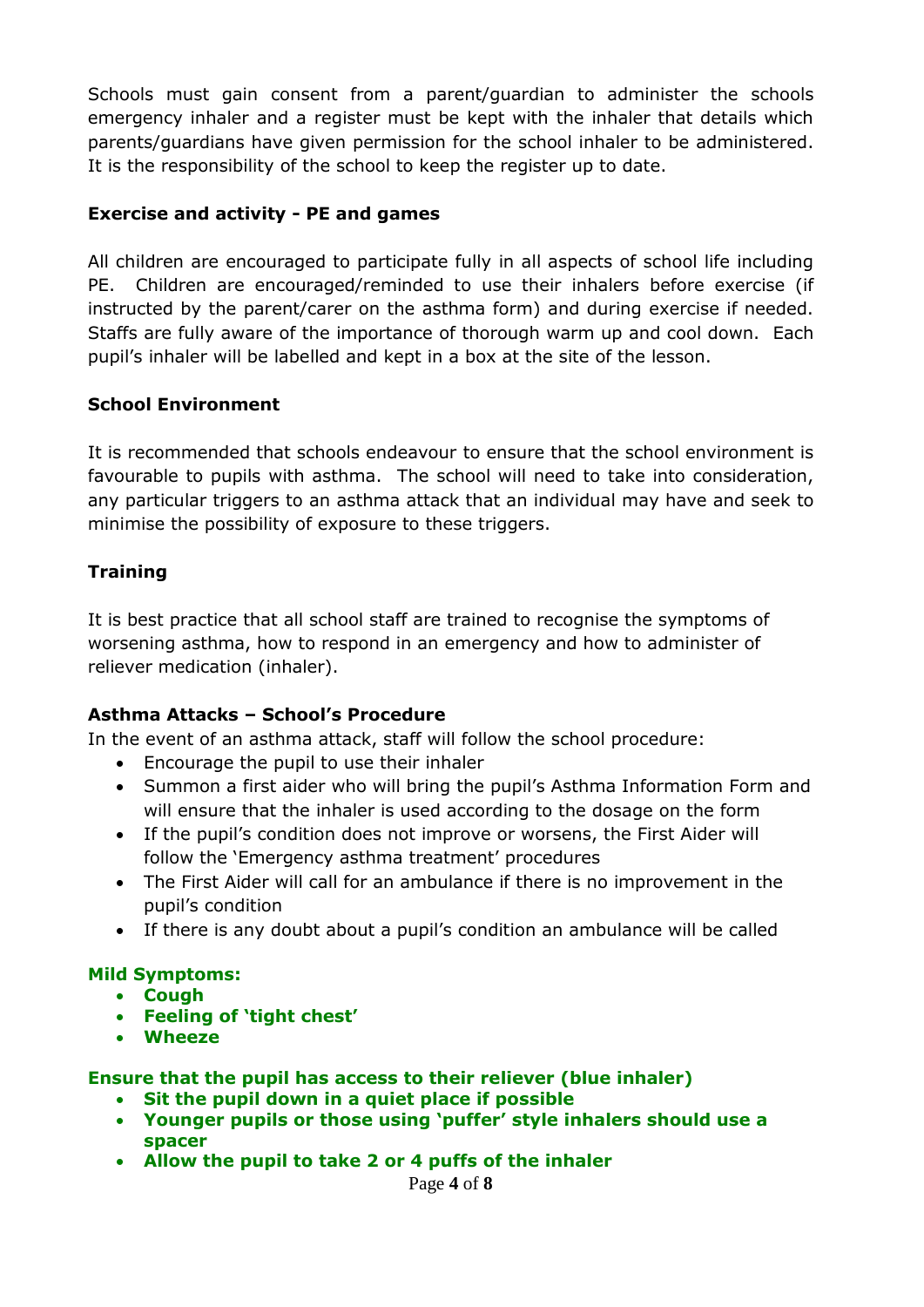**Assess effect and if fully recovered, the child may rejoin usual activities** 

## **Moderate Symptoms:**

- **Increased cough and wheeze**
- **Mild degree of shortness of breath but able to speak in sentences**
- **Feeling of 'tight chest'**
- **Breathing a little faster than usual**
- **Recurrence of symptoms / inadequate response to previous 'puffs'**

**Ensure that the pupil has access to their reliever (blue inhaler)**

- **Sit the pupil down in a quiet place if possible and loosen any tight clothing around their neck**
- **Younger pupils or those using 'puffer' style inhalers should use a spacer**
- **Allow the pupil to take 4 or 6 puffs of the inhaler**
- **Assess effect, if fully recovered the pupil may rejoin activities but a parent/carer should be informed**

## **Severe symptoms:**

- **Not responding to reliever medication**
- **Breathing faster than usual**
- **Difficulty speaking in sentences**
- **Difficulty walking/lethargy**
- **Pale or blue tinge to lips/around the mouth**
- **Appears distressed or exhausted**

**Ensure that the pupil has access to their reliever (blue inhaler)**

- **Sit the pupil down in a quiet place if possible and loosen any tight clothing around their neck**
- **Younger pupils or those using 'puffer' style inhalers should use a spacer**
- **Help the child take one puff of their reliever inhaler every 30-60 seconds with a spacer, up to a maximum of 10 puffs.**
- **Call 999 if pupil is starting to feel worse or if the symptoms are not relieved after 10 puffs and contact the child's parents/carers.**
- **Step 3 can be repeated if the ambulance is taking longer than 15 minutes – if in doubt seek advice from the call operator.**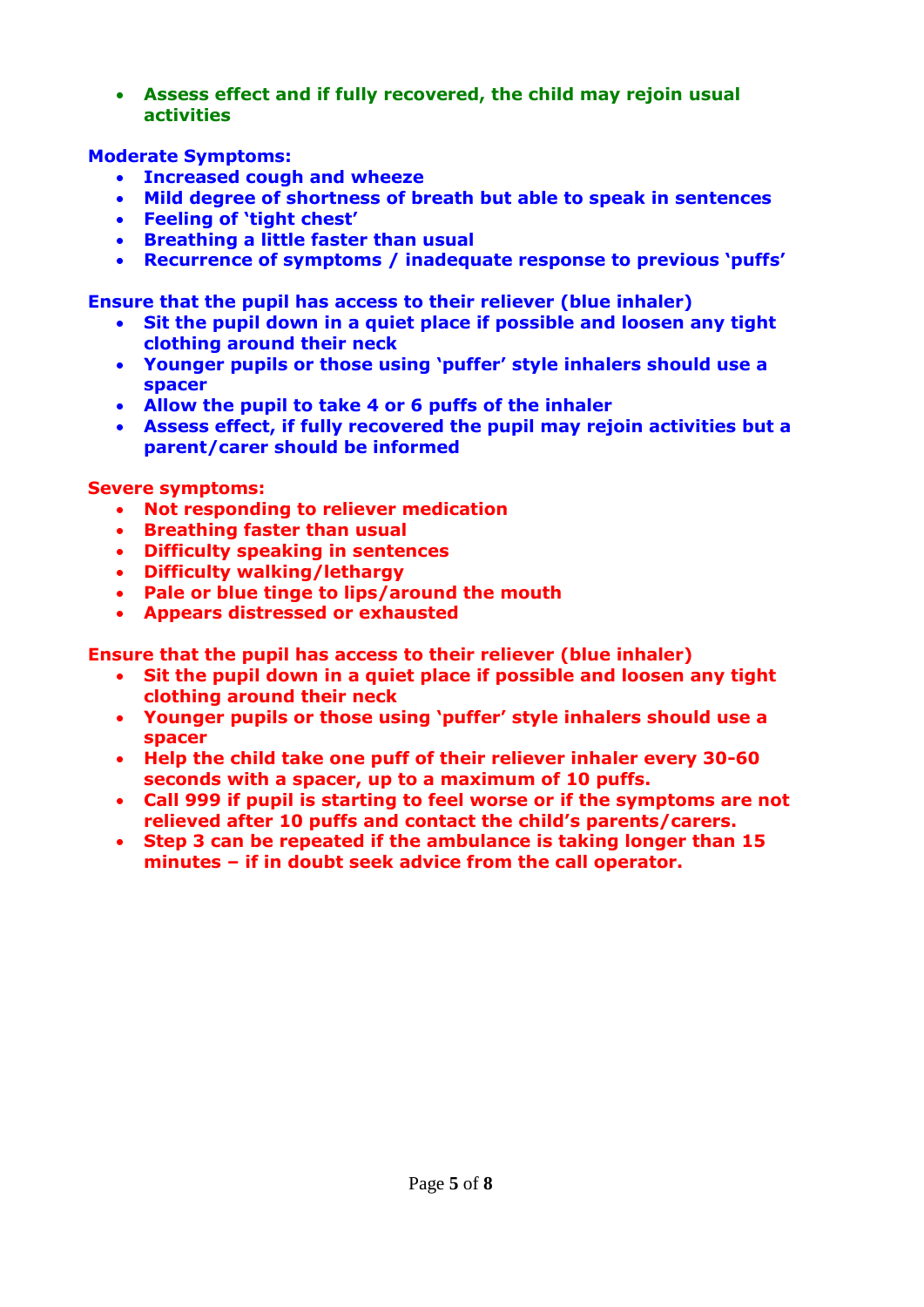# **Individual protocol for Mild Asthma**

Please complete the questions below, sign this form and return without delay.

| CHILD'S NAME. | School use<br>attach photo<br>here |
|---------------|------------------------------------|
| $D$ $O$ $B$   |                                    |
| Class         |                                    |
|               |                                    |

| Name          |      |      | Relationship to |        |  |       |  |
|---------------|------|------|-----------------|--------|--|-------|--|
|               |      |      |                 | pupil  |  |       |  |
| Phone numbers | Work | Home |                 | Mobile |  | Other |  |

| If I am unavailable please contact: |  |  |
|-------------------------------------|--|--|
|-------------------------------------|--|--|

Contact Information

| Name          |      |  |      | pupil | Relationship to |  |       |  |
|---------------|------|--|------|-------|-----------------|--|-------|--|
| Phone numbers | Work |  | Home |       | Mobile          |  | Other |  |

1. Does your child need an inhaler in school? Yes/No (delete as appropriate)

2. Please provide information on your child's current treatment. (Include the name, type of inhaler, the dose and how many puffs?)

| Do they have a spacer? |  |  |  |
|------------------------|--|--|--|
|                        |  |  |  |

3. What triggers your child's asthma?

 $\mathcal{L}^{\text{max}}_{\text{max}}$ 

4. It is advised that pupils have a spare inhaler in school. Spare inhalers may be required in the event that the first inhaler runs out is lost or forgotten. Inhalers must be clearly labelled with your child's name and must be replaced before they reach their expiry date. The school will also keep a salbutamol inhaler for emergency use.

Please delete as appropriate:

- My child carries their own inhaler YES/NO
- My child REQUIRES/DOES NOT REQUIRE a spacer and I have provided this to the school office
- I am aware I am responsible for supplying the school with in date inhaler(s)/spacer for school use and will supply this/these as soon as possible. YES/NO

5. Does your child need a blue inhaler before doing exercise/PE? If so, how many puffs?

6. Do you give consent for the following treatment to be given to your child as recognised by Asthma Specialists in an emergency? - Yes/No (delete as appropriate)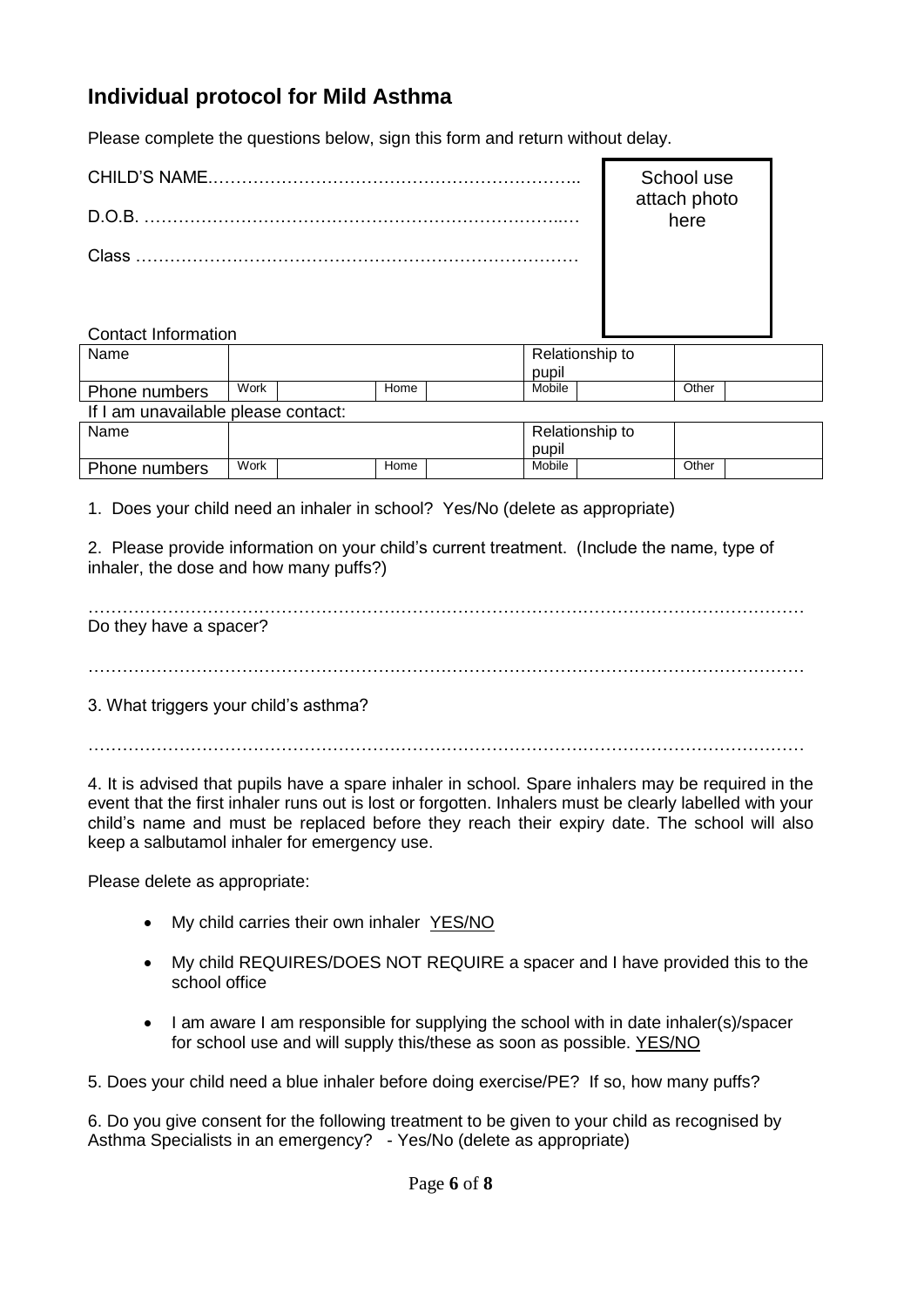Emergency Procedure – severe symptoms (see full schools asthma attack procedure)

- **Give 6 puffs of the blue inhaler via a spacer**
- Reassess after 5 minutes
- If the child still feels wheezy or appears to be breathless they should have a further **4 puffs of the blue inhaler via a spacer**
- Reassess after 5 minutes
- **If their symptoms are not relieved with 10 puffs of blue inhaler then this should be viewed as a serious attack:**
- **CALL AN AMBULANCE and CALL PARENT**
- **While waiting for an ambulance continue to give 10 puffs of the reliever inhaler every few minutes**

Please sign below to confirm you agree the following:

- I agree to ensure that my child has in-date inhalers and a spacer (if prescribed) in school.
- I give consent for the school to administer my child's inhaler in accordance with the emergency treatment detailed above.
- I agree that the school can administer the school emergency salbutamol inhaler if required.
- I agree that my child's medical information can be shared with school staff responsible for their care.

| Date                                                    |  |
|---------------------------------------------------------|--|
| I am the person with parental/main carer responsibility |  |

Please remember to inform the school if there are any changes in your child's treatment or condition. Thank you

| Parental Update (only to be completed if your child no longer has asthma) |      |  |  |  |  |  |
|---------------------------------------------------------------------------|------|--|--|--|--|--|
| longer requires an inhaler in school or on school visits.                 |      |  |  |  |  |  |
| Signed                                                                    | Date |  |  |  |  |  |
| I am the person with parental responsibility                              |      |  |  |  |  |  |

For office use:

|                                                     | Provided by<br>parent/school | Location (delete<br>as appropriate) | Expiry<br>date | Date of phone<br>call requesting<br>new inhaler | Date of letter<br>(attach copy) |  |  |
|-----------------------------------------------------|------------------------------|-------------------------------------|----------------|-------------------------------------------------|---------------------------------|--|--|
| 1 <sup>st</sup> inhaler                             |                              | With pupil/In                       |                |                                                 |                                 |  |  |
|                                                     |                              | classroom                           |                |                                                 |                                 |  |  |
| $2nd$ inhaler                                       |                              | In office/first aid                 |                |                                                 |                                 |  |  |
| Advised                                             |                              | room                                |                |                                                 |                                 |  |  |
| Spacer (if                                          |                              |                                     |                |                                                 |                                 |  |  |
| required)                                           |                              |                                     |                |                                                 |                                 |  |  |
| Record any further follow up with the parent/carer: |                              |                                     |                |                                                 |                                 |  |  |
|                                                     |                              |                                     |                |                                                 |                                 |  |  |
|                                                     |                              |                                     |                |                                                 |                                 |  |  |
|                                                     |                              |                                     |                |                                                 |                                 |  |  |